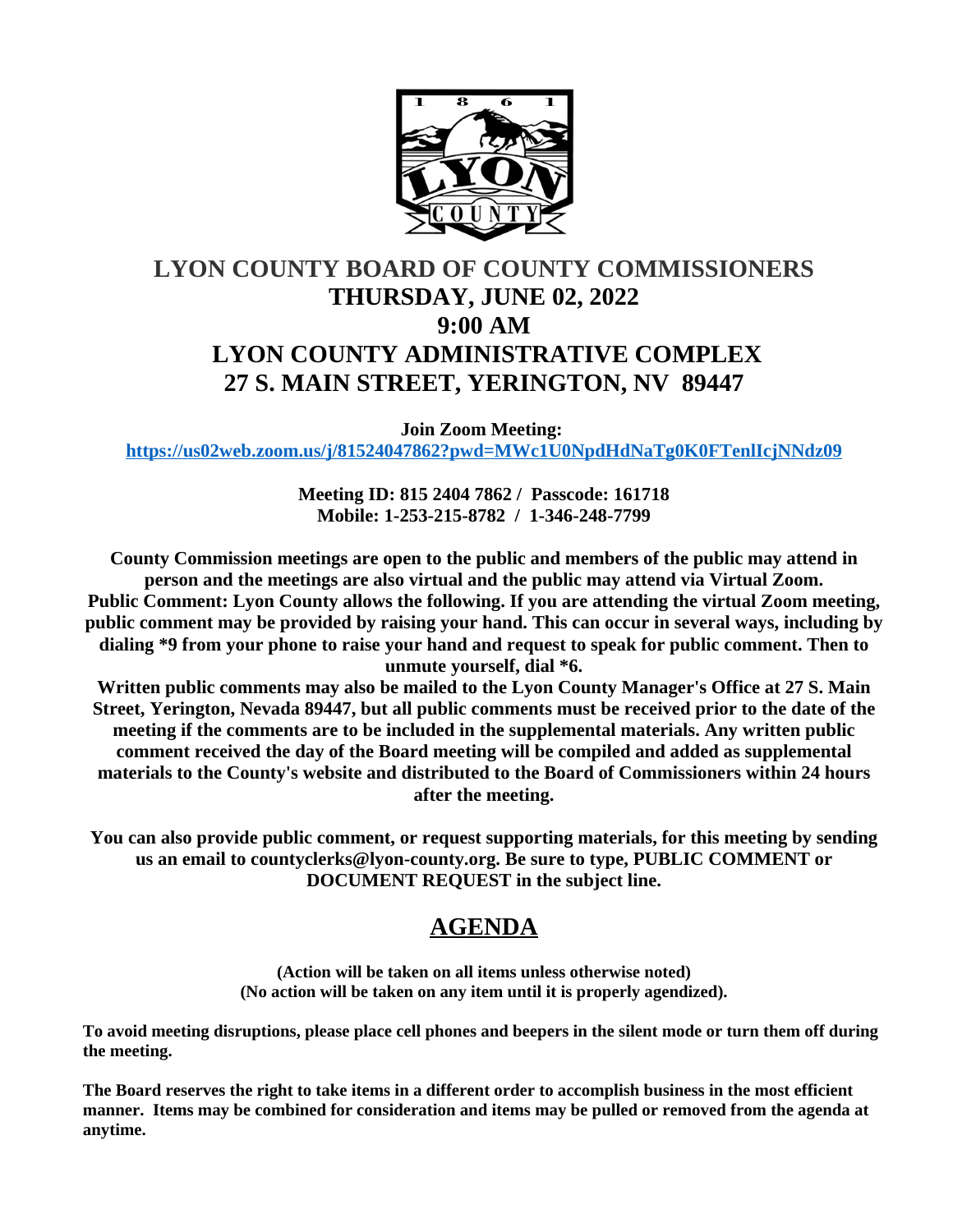**Restrictions on comments by the general public: Any such restrictions must be reasonable and may restrict the time, place and manner of the comments, but may not restrict comments based upon viewpoint.**

 **BOARD OF COMMISSIONERS CONVENING AS OTHER BOARDS** - *Members of the Board of County Commissioners also serve as the Liquor Board, Central Lyon Vector Control District Board, Mason Valley Mosquito Abatement District Board, Walker River Weed Control District Board, Willowcreek General Improvement District Board, the Silver Springs General Improvement District Board, and during this meeting may convene as any of those boards as indicated on this or a separately posted agenda.*

## **NOTE: THIS MEETING MAY BREAK BETWEEN 11:30 - 1:30 FOR LUNCH**

## **1. Roll Call**

## **2. Invocation given by Matt Christiansen of The Church of Jesus Christ of Latter-day Saints**

## **3. Pledge of Allegiance**

**4. Public Participation (no action will be taken on any item until it is properly agendized)** - *It is anticipated that public participation will be held at this time, though it may be returned to at any time during the agenda. Citizens wishing to speak during public participation are asked to state their name for the record and will be limited to 3 minutes. The Board will conduct public comment after discussion of each agenda action item, but before the Board takes any action. Afterwards, please print your name at the Clerk's desk.*

#### **5. For Possible Action: Review and adoption of agenda**

#### **6. Presentation of awards and/or recognition of accomplishments**

## **7. Commissioners/County Manager reports**

#### **8. Elected Official's reports**

- 8.a. For Report Only: Canal Township Justice Court Statistics. [- April 2022, Statistics](https://legistarweb-production.s3.amazonaws.com/uploads/attachment/pdf/1391060/April_Statistics.pdf)
- 8.b. For Report Only: Dayton Justice Court [- Criminal and Civil Statistics April 2022](https://legistarweb-production.s3.amazonaws.com/uploads/attachment/pdf/1391199/CRIMINAL_AND_CIVIL_STATISTICS.pdf)

## **9. Appointed Official's reports**

#### **10. Advisory Board reports**

10.a. For Report Only: Review of the Citizen Advisory Board's compliance 2022. [- CAB Compliance Report 2022](https://legistarweb-production.s3.amazonaws.com/uploads/attachment/pdf/1393038/BOCC_CAB_TRAING_REPORT_2022.pdf)

 **CONSENT AGENDA (Action Will be Taken on All Items)** - *All matters listed under the consent agenda are considered routine, and may be acted upon by the Board of County Commissioners with one action, and without an extensive hearing. Any member of the Board or any citizen may request that an item be taken from the consent agenda, discussed, and acted upon separately during this meeting.*

## **11. For Possible Action: Approve County Commission Minutes**

11.a. For Possible Action: Approve the May 19th, 2022, minutes.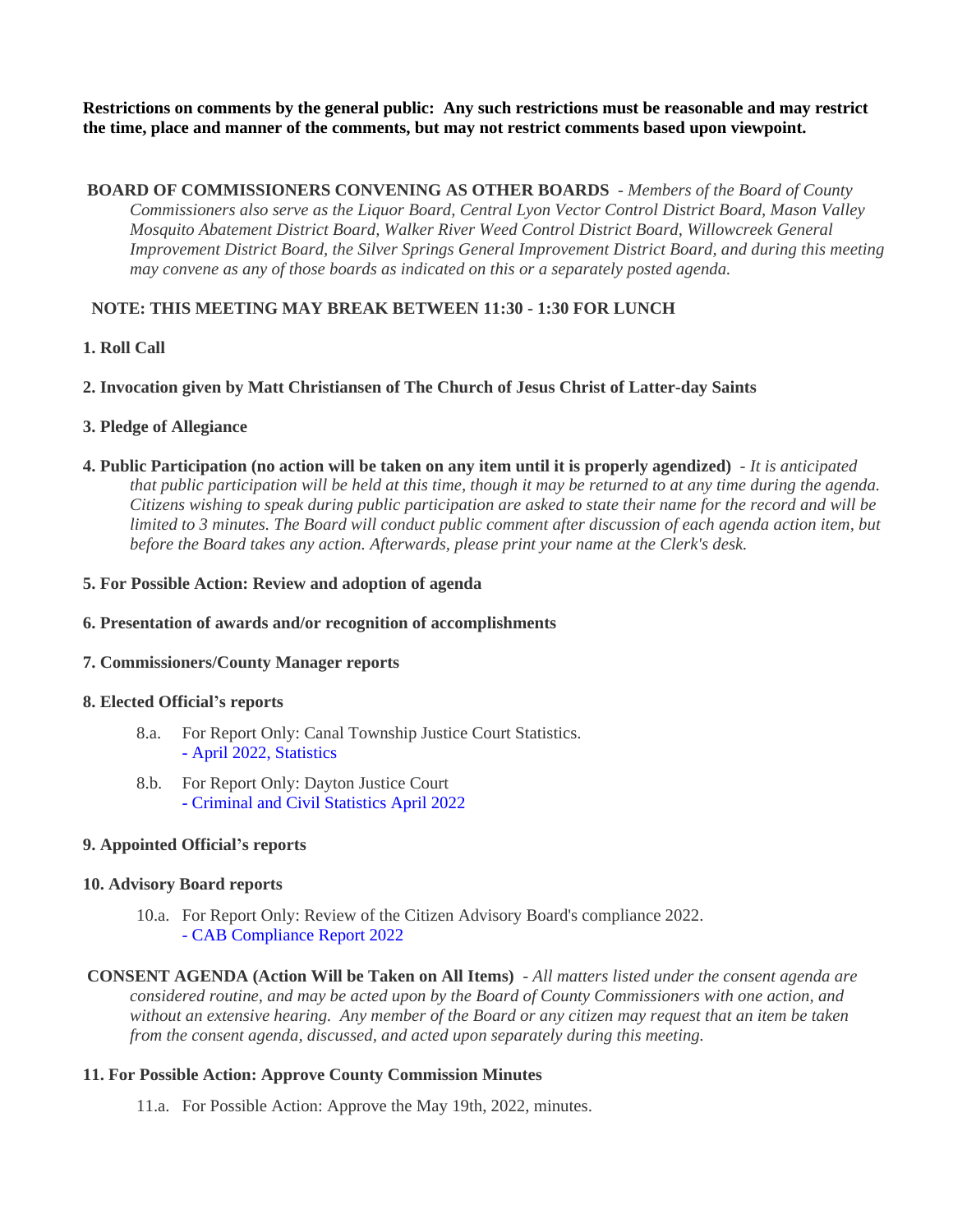#### [- May 19, 2022, Minutes](https://legistarweb-production.s3.amazonaws.com/uploads/attachment/pdf/1392885/05.19.22_comm_mtg.pdf)

#### **12. Contracts**

- 12.a. For Possible Action: To approve task order 123 with Farr West Engineering for an amount not to exceed \$103,200 for an Effluent Disposal Preliminary Engineering Report at the Silver Spring General Improvement District. Funding to come from the ARPA funds allocated to the Silver Spring General Improvement District (David Bruketta). [-Task Order 123 to Farr West Engineering for SSGID effluent disposal PER](https://legistarweb-production.s3.amazonaws.com/uploads/attachment/pdf/1390230/TO_123_SilverSpringsGID_Effl_PER_PE.pdf)
- 12.b. For Possible Action: Approve contract with L&L Productions in the amount of \$15,499 to operate the tractor pull event at the 2021 Lyon County Fair and Rodeo. [- L&L Contract 2022](https://legistarweb-production.s3.amazonaws.com/uploads/attachment/pdf/1389070/L_L_Contract_2022.pdf)
- 12.c. For Possible Action: Approve a contract for \$5,000 with A Walk on the Wild Side to provide entertainment services at the Lyon County Fair & Rodeo. [- Walk on the Wild Side Contract 2022](https://legistarweb-production.s3.amazonaws.com/uploads/attachment/pdf/1391312/Walk_on_the_Wild_Side_Contract_2022.pdf)
- 12.d. For Possible Action: Approve interlocal contract between Nevada Health and Human Services Division of Welfare and Supportive Services and Lyon County Human Services which designates Lyon County Human Services offices as application intake sites for the Energy Assistance Program. [- Energy Assistance Program Application Site Interlocal Agreement](https://legistarweb-production.s3.amazonaws.com/uploads/attachment/pdf/1393007/-Energy_Assistance_Program_Application_Site_Interlocal_Agreement.pdf)
- 12.e. For Possible Action: Approve Forensic support services agreement between Washoe County on behalf of the Washoe County Sheriff's Office and Lyon County on behalf of the Lyon County Sheriff's Office in the amount of \$110,221.00.

[- Lyon County Sheriff's Office Forensic Services Agreement FY23](https://legistarweb-production.s3.amazonaws.com/uploads/attachment/pdf/1392175/Lyon_County_SO_Forensic_Services_Agreement_FY23__1_.pdf)

#### **13. Grants**

- 13.a. For Possible Action: Accept the Notice of Subgrant Award from the State of Nevada, Department of Health and Human Services, Division of Public and Behavioral Health, for SFY2022. Grant period July 1, 2022, ending date of June 30, 2023.
	- [Subgrant Award 3rd Judicial NOSA FY23 Block Grant](https://legistarweb-production.s3.amazonaws.com/uploads/attachment/pdf/1393830/doc05141420220524110711.pdf)

#### **14. Other Consent Items**

- 14.a. For Possible Action: Approve the use of Central Lyon County Park Construction Tax funds in the amount of \$23,000. \$18,000 for fencing and gates at the Mark Twain Park and \$5,000 for leveling rough grass area and purchasing and planting shade trees. These items were approved at the May 18, 2022 meeting of the Central Lyon County Parks Board meeting.
	- [Central Parks Artistic Bid](https://legistarweb-production.s3.amazonaws.com/uploads/attachment/pdf/1391877/Central_Parks_Artistic_bid.pdf)
	- [Silver City Tree Project](https://legistarweb-production.s3.amazonaws.com/uploads/attachment/pdf/1392918/Silver_City_Tree_Project.pdf)
- 14.b. For Possible Action: Review and accept travel claims. [- Travel Report 5-1-22 to 5-15-22](https://legistarweb-production.s3.amazonaws.com/uploads/attachment/pdf/1383257/Travel_Report_5-1-22_to_5-15-22.pdf)
- 14.c. For Possible Action: Review and accept claims and financial reports.
	- [Claims Report 5-1-22 to 5-15-22](https://legistarweb-production.s3.amazonaws.com/uploads/attachment/pdf/1383262/Claims_Report_5-1-22_to_5-15-22.pdf)
	- [Cash Report 5-15-22](https://legistarweb-production.s3.amazonaws.com/uploads/attachment/pdf/1383263/Cash_Report_5-15-22.pdf)

#### **\*\*END OF CONSENT AGENDA\*\***

#### **REGULAR AGENDA** - *(Action will be taken on all items unless otherwise noted)*

#### **15. Board Appointments**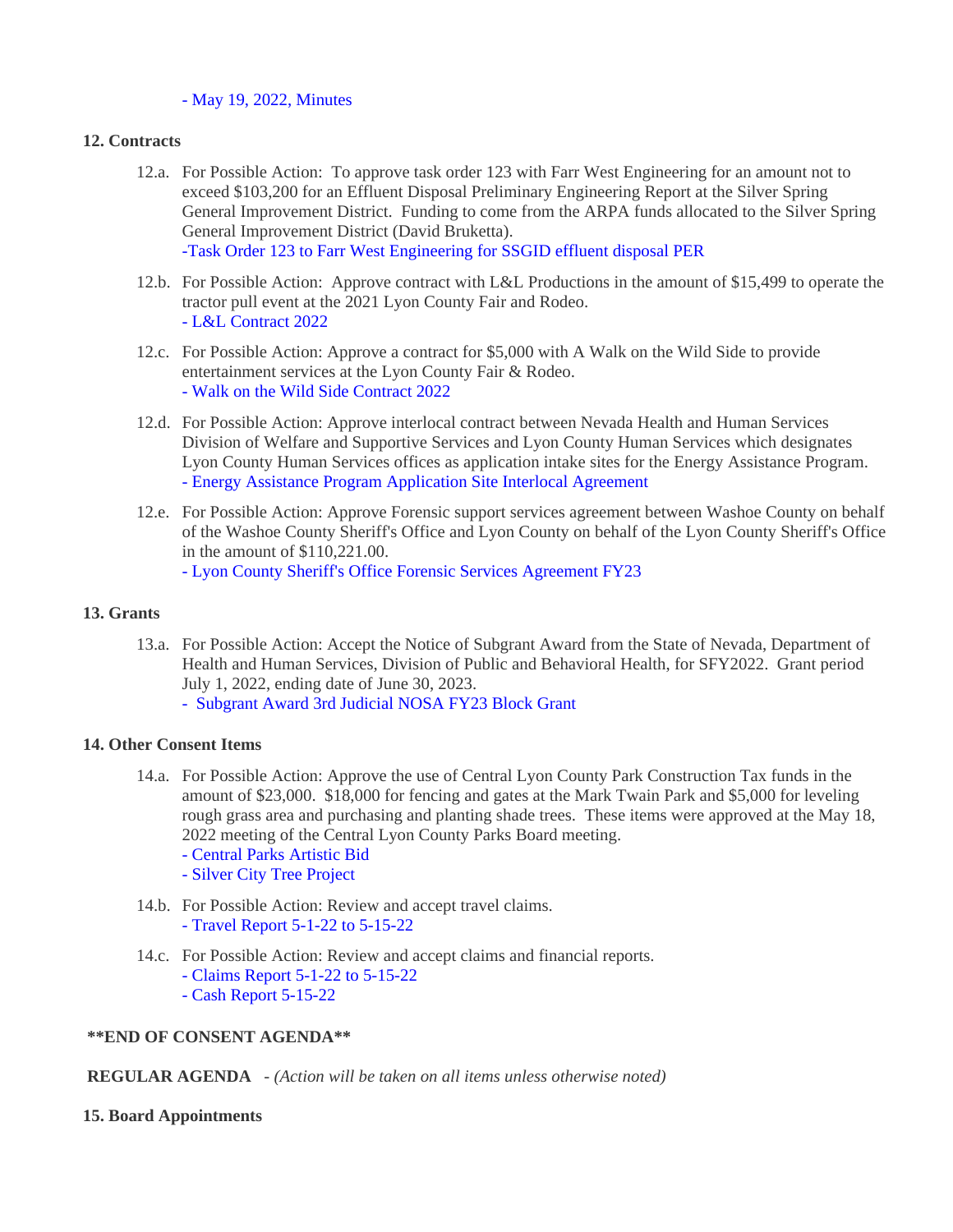15.a. For Possible Action: Appoint up to two (2) members to the Smith Valley Park & Recreation Board, with terms expiring December 31, 2022. [- Brittany Bennett, Application](https://legistarweb-production.s3.amazonaws.com/uploads/attachment/pdf/1393900/Brittany_Bennett_Application_0001.pdf)

#### **16. County Manager**

- 16.a. For Possible Action: Approve a Resolution of the Lyon County Board of Commissioners requesting the Governor of the State of Nevada to direct the Nevada Department of Transportation to implement safety equipment and processes on Highway 50 from the Carson City Line to Ten Mile Hill. (Requested by Commissioner Gray) [- Resolution Highway 50 Safety](https://legistarweb-production.s3.amazonaws.com/uploads/attachment/pdf/1395693/HWY_50_Safety.pdf)
- 16.b. For Possible Action: Approve, deny or amend A Resolution of the Lyon County Board of Commissioners terminating a Declaration of Emergency that was declared in Resolution 20-05 [- Resolution Terminating a Declaration of Emergency](https://legistarweb-production.s3.amazonaws.com/uploads/attachment/pdf/1394665/06022022_RESOLUTION_TERMINATING_DOE.pdf)
- 16.c. For Possible Action: Direct the County Manager and staff to initiate the planning, zoning change, building use and design for the Moundhouse Community Center. (Requested by Commissioner Gray)

## **17. Comptroller**

- 17.a. For Possible Action: Approve a resolution establishing the Opioid Settlement Fund. [- Resolution Creating the Opioid Settlement Fund](https://legistarweb-production.s3.amazonaws.com/uploads/attachment/pdf/1359702/Resolution_Creating_the_Opioid_Settlement_Fund.pdf)
- 17.b. For Possible Action: Approve a Resolution to Augment the 2021-2022 Fair & Rodeo Fund Budget of Lyon County in the amount of \$25,000. [- Lyon County Fair & Rodeo Augmentation Resolution 2022](https://legistarweb-production.s3.amazonaws.com/uploads/attachment/pdf/1385683/Lyon_County_Fair___Rodeo_Augmentation_Resolution_2022.pdf)
- 17.c. For Possible Action: Approve a Resolution to Augment the 2021-2022 Road Fund Budget of Lyon County in the amount of \$125,000. [- Lyon County Road Fund Augmentation Resolution 2022](https://legistarweb-production.s3.amazonaws.com/uploads/attachment/pdf/1385695/Lyon_County_Road_Fund_Augmentation_Resolution_2022.pdf)
- 17.d. For Possible Action: Adopt a resolution authorizing the transfer of funds for FY2021-2022 from various line items, including Contingency, within the General Fund and Capital Improvements Fund as authorized by NRS 354.598005. [- Transfer Resolution 2022](https://legistarweb-production.s3.amazonaws.com/uploads/attachment/pdf/1391752/Transfer_Resolution_2022.pdf)
- 17.e. For Possible Action: Approve debt management policy and capital improvement plan for 2022-2023. [- Lyon County Debt Management Policy 2023](https://legistarweb-production.s3.amazonaws.com/uploads/attachment/pdf/1393059/Lyon_County_Debt_Management_Policy_2023.pdf)

#### **18. Community Development**

18.a. For Possible Action: To propose an Ordinance to amend Lyon County Code Title 15, the Lyon County land use and development code; Chapter 15.320 Section 3 Table 15.320-1; Chapter 15.320 Section 3 Table 15.320-2; and Chapter 15.335.03 Section WW; in order to restrict Recreational Vehicle (RV), boat, and personal storage uses along Nevada State Highways and to clarify Performance Standards for the uses; and other matters pertaining thereto.

[- Ordinance of Title 15 Land Use Development Code Amendment RV-Self Storage](https://legistarweb-production.s3.amazonaws.com/uploads/attachment/pdf/1393556/Ordinance-Title_15_Land_Use___Development_Code_Amendment_RV-Self_Storage.pdf)

[- Staff Report](https://legistarweb-production.s3.amazonaws.com/uploads/attachment/pdf/1393546/RV_Boat_Personal_Storage-Code_Amendment_SR_BOCC_06.02.2022.pdf)

[- Dayton Regional Advisory Board Letter of Transmittal](https://legistarweb-production.s3.amazonaws.com/uploads/attachment/pdf/1395215/DRAC_Letter_of_Transmittal-Code_Amendment_Title_15-RV__Boat_and_Personal_Storage.pdf)

18.b. For Possible Action: To propose an Ordinance to amend Lyon County Code Title 15, the Lyon County land use and development code; Chapters 15.607.01 (A); 15.607.04 (A); 15.607.04 (B); 15.607.05 (A); 15.607.05 (B); 15.607.06 (A);15.607.06 (D) and 15.607.06 (E); to authorize the Community Development Director to approve final subdivision map applications as allowed under Nevada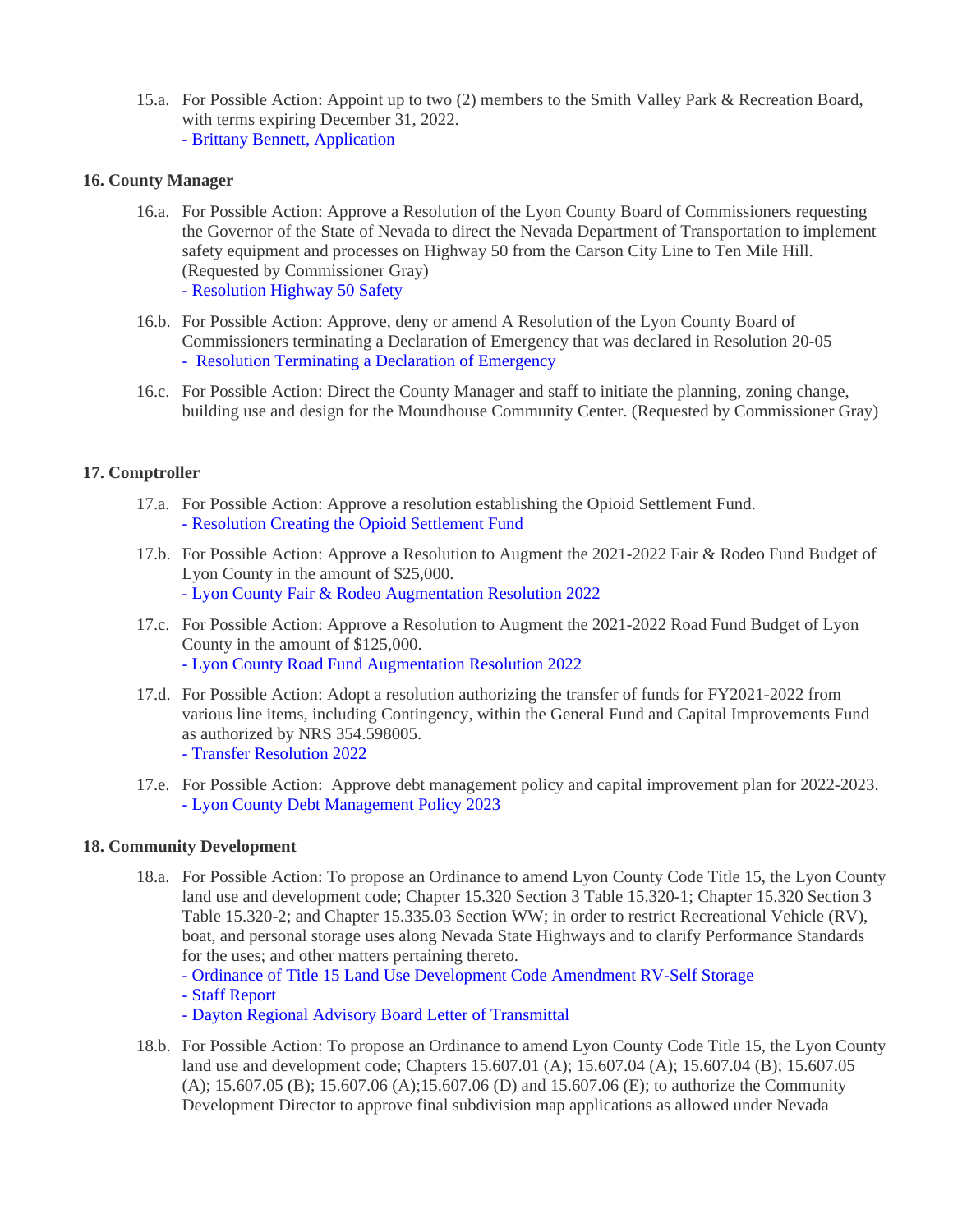Revised Statutes 278.380.

- [Final Subdivision Map Ordinance for Title 15 Land Use & Development Code Amendment](https://legistarweb-production.s3.amazonaws.com/uploads/attachment/pdf/1392134/CDD_Final_Subdivision_Map_Approval_-_Ord_Title_15_Land_Use___Development_Code_Amendments_06.02.2022.pdf)
- [Staff Report](https://legistarweb-production.s3.amazonaws.com/uploads/attachment/pdf/1392131/06.02.2022_BOC_Staff_Report_-_ZTA_CDD_Final_Map_Approvals.pdf)
- 18.c. For Possible Action: To adopt revisions to Chapter 7 Public Facilities and Services of the 2020 Comprehensive Master Plan update to include above-ground utility corridors as required by Nevada Revised Statutes 278.165.

[- Staff Report](https://legistarweb-production.s3.amazonaws.com/uploads/attachment/pdf/1392095/06.02.2022_BOCC_Staff_Report_and_Backup-_Above_Ground_Utility_corridors.pdf)

[- Dayton Regional Advisory Board Letter of Transmittal](https://legistarweb-production.s3.amazonaws.com/uploads/attachment/pdf/1393567/DRAC-_Letter_of_Transmittals-_Master_Plan_Amendment-_Above_Ground_Utility_Corridors-PC_05.10.2022.pdf)

## **19. Sheriff**

19.a. For Possible Action: Approve eliminating one vacant deputy position and using the savings to upgrade three existing deputy positions to sergeant positions and increase services and supplies as well.

## **RECESS TO CONVENE AS WILLOWCREEK GENERAL IMPROVEMENT DISTRICT BOARD**

**20. Public Participation (no action will be taken on any item until it is properly agendized)** - *It is anticipated that public participation will be held at this time, though it may be returned to at any time during the agenda. Citizens wishing to speak during public participation are asked to state their name for the record and will be limited to 3 minutes. The Board will conduct public comment after discussion of each agenda action item, but before the Board takes any action.*

## **21. Comptroller**

- 21.a. For Possible Action: Review and accept claims and financial reports.
	- [Claims Report 5-1-22 to 5-15-22](https://legistarweb-production.s3.amazonaws.com/uploads/attachment/pdf/1387644/Claims_Report_5-1-22_to_5-15-22.pdf)
	- [Cash Report 5-15-22](https://legistarweb-production.s3.amazonaws.com/uploads/attachment/pdf/1387645/Cash_Report_5-15-22.pdf)
- 21.b. For Possible Action: Approve debt management policy and capital improvement plan for 2021-2022. [- Willowcreek Debt Management Policy 2023](https://legistarweb-production.s3.amazonaws.com/uploads/attachment/pdf/1387652/Willowcreek_Debt_Management_Policy_2023.pdf)
- **22. Public Participation (no action will be taken on any item until it is properly agendized)** *It is anticipated that public participation will be held at this time, though it may be returned to at any time during the agenda. Citizens wishing to speak during public participation are asked to state their name for the record and will be limited to 3 minutes. The Board will conduct public comment after discussion of each agenda action item, but before the Board takes any action.*

## **ADJOURN TO RECONVENE AS MASON VALLEY MOSQUITO ABATEMENT DISTRICT BOARD**

**23. Public Participation (no action will be taken on any item until it is properly agendized)** - *It is anticipated that public participation will be held at this time, though it may be returned to at any time during the agenda. Citizens wishing to speak during public participation are asked to state their name for the record and will be limited to 3 minutes. The Board will conduct public comment after discussion of each agenda action item, but before the Board takes any action.*

## **24. Reports**

- 24.a. For Possible Action: Review and accept claims and financial reports.
	- [Claims Report 5-1-22 to 5-15-22](https://legistarweb-production.s3.amazonaws.com/uploads/attachment/pdf/1393952/Claims_Report_5-1-22_to_5-15-22.pdf)
	- [Cash Report 5-15-22](https://legistarweb-production.s3.amazonaws.com/uploads/attachment/pdf/1393953/Cash_Report_5-15-22.pdf)
- 24.b. For Possible Action: Accept the March 9, and April 13, 2022 District Manager's Report and minutes. [- Report and Minutes March 9, 2022](https://legistarweb-production.s3.amazonaws.com/uploads/attachment/pdf/1393949/MVMADB_3.9.22_Report_and_Minutes_0001_0001.pdf)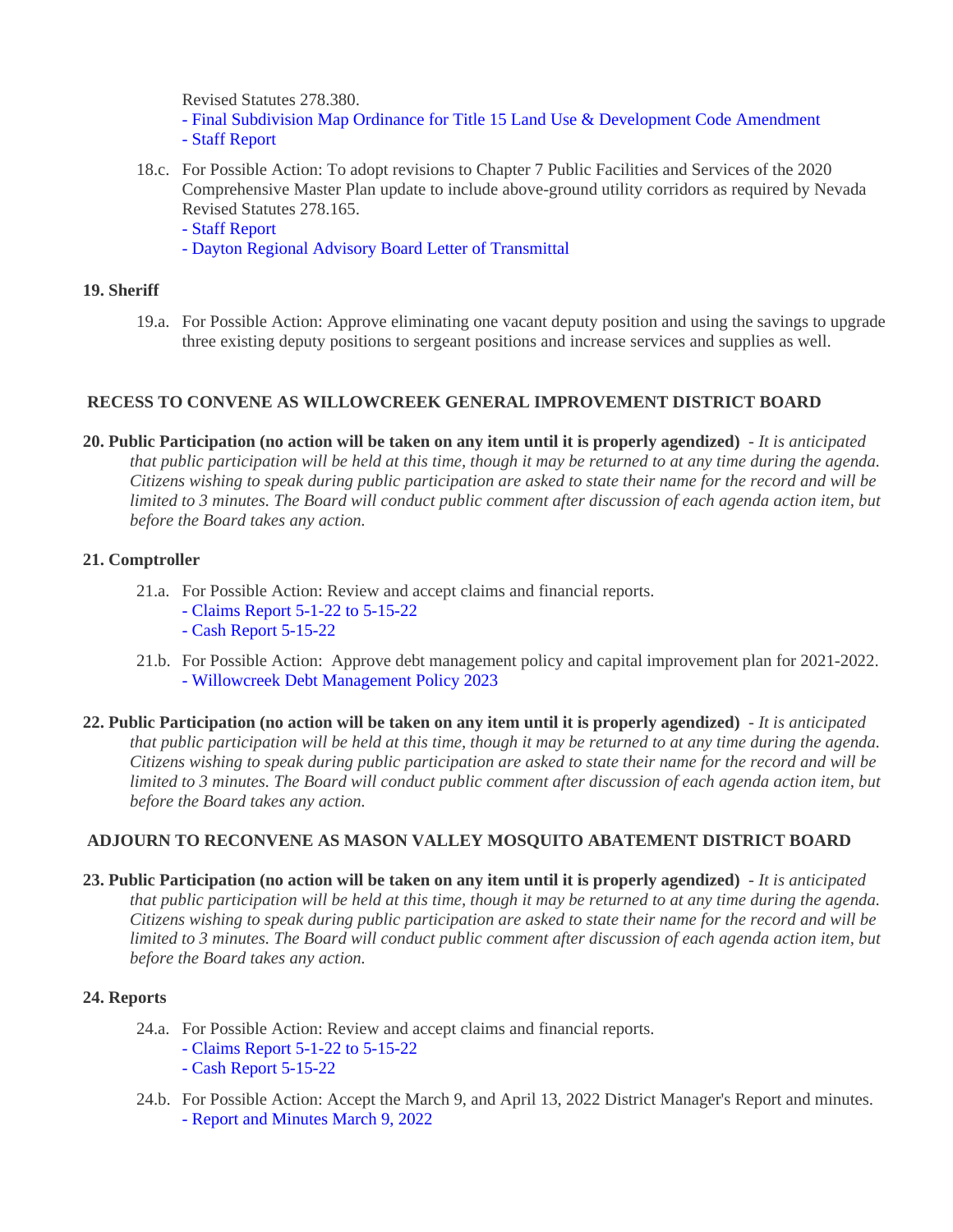[- Report and Minutes April 13, 2022](https://legistarweb-production.s3.amazonaws.com/uploads/attachment/pdf/1393950/MVMADB_4.13.22_Report_and_Minutes_0001.pdf)

## **ADJOURN TO RECONVEYNE AS THE LYON COUNTY BOARD OF COMMISSIONERS**

- **25. Public Participation (no action will be taken on any item until it is properly agendized)** *It is anticipated that public participation will be held at this time, though it may be returned to at any time during the agenda. Citizens wishing to speak during public participation are asked to state their name for the record and will be limited to 3 minutes. The Board will conduct public comment after discussion of each agenda action item, but before the Board takes any action.*
- **26. Agenda Requests** *Administrative Policies and Procedures 1.05, A Commission Member or elected/appointed department head may request an item be considered on a future agenda either by making an oral request at a County Commission meeting or submitting the request in writing to the County Manager at least 30 days prior to the meeting for which the item is requested to be placed on the agenda.*

## **27. Commissioner Comments**

- **28. Closed Session pursuant to NRS 241.015(3)(b)(2)** *To receive information from the District Attorney or counsel regarding potential or existing litigation involving a matter over which the Board has supervision, control, jurisdiction or advisory power, and to deliberate toward a decision on the matter, and pursuant to NRS 288.220, to receive a report on the status of ongoing labor negotiations; and direct staff accordingly.*
- **29. Public Participation (no action will be taken on any item until it is properly agendized)** *It is anticipated*  that public participation will be held at this time, though it may be returned to at any time during the agenda. *Citizens wishing to speak during public participation are asked to state their name for the record and will be limited to 3 minutes. The Board will conduct public comment after discussion of each agenda action item, but before the Board takes any action.*

## **30. Adjourn**

**This agenda has been posted in accordance with the open meeting law at the Lyon County Administrative Complex.**

Lyon County recognizes the needs and civil rights of all persons regardless of age, race, color, religion, sex, **handicap, family status, or national origin. In accordance with Federal civil rights law and U.S. Department of Agriculture (USDA) civil rights regulations and policies, the USDA, its agencies, offices, and employees, and institutions participating in or administering USDA programs are prohibited from discriminating based on race, color, national origin, religion, sex, gender identity (including gender expression), sexual orientation, disability, age, marital status, family/parental status, income derived from a public assistance program,** political beliefs, or reprisal or retaliation for prior civil rights activity, in any program or activity conducted or funded by USDA (not all bases apply to all programs). Remedies and complaint filing deadlines vary by **program or incident.**

**Persons with disabilities who require alternate means of communication for program information (e.g., Braille, large print, audiotape, American Sign Language, etc.) should contact the responsible agency or USDA's TARGET Center at (202) 720-2600 (voice and T) or contact USDA through the Federal Relay Service at (800) 877-8339. Additionally, program information may be made available in languages other than English.**

**To file a program discrimination complaint, complete the USDA Program Discrimination Complaint Form, AD-3027, found on-line at [http://www.ascr.usda.gov/complaint\\_filing\\_cust.html](http://www.ascr.usda.gov/complaint_filing_cust.html) and at any USDA office or** write a letter addressed to USDA and provide in the letter all of the information requested in the form. To